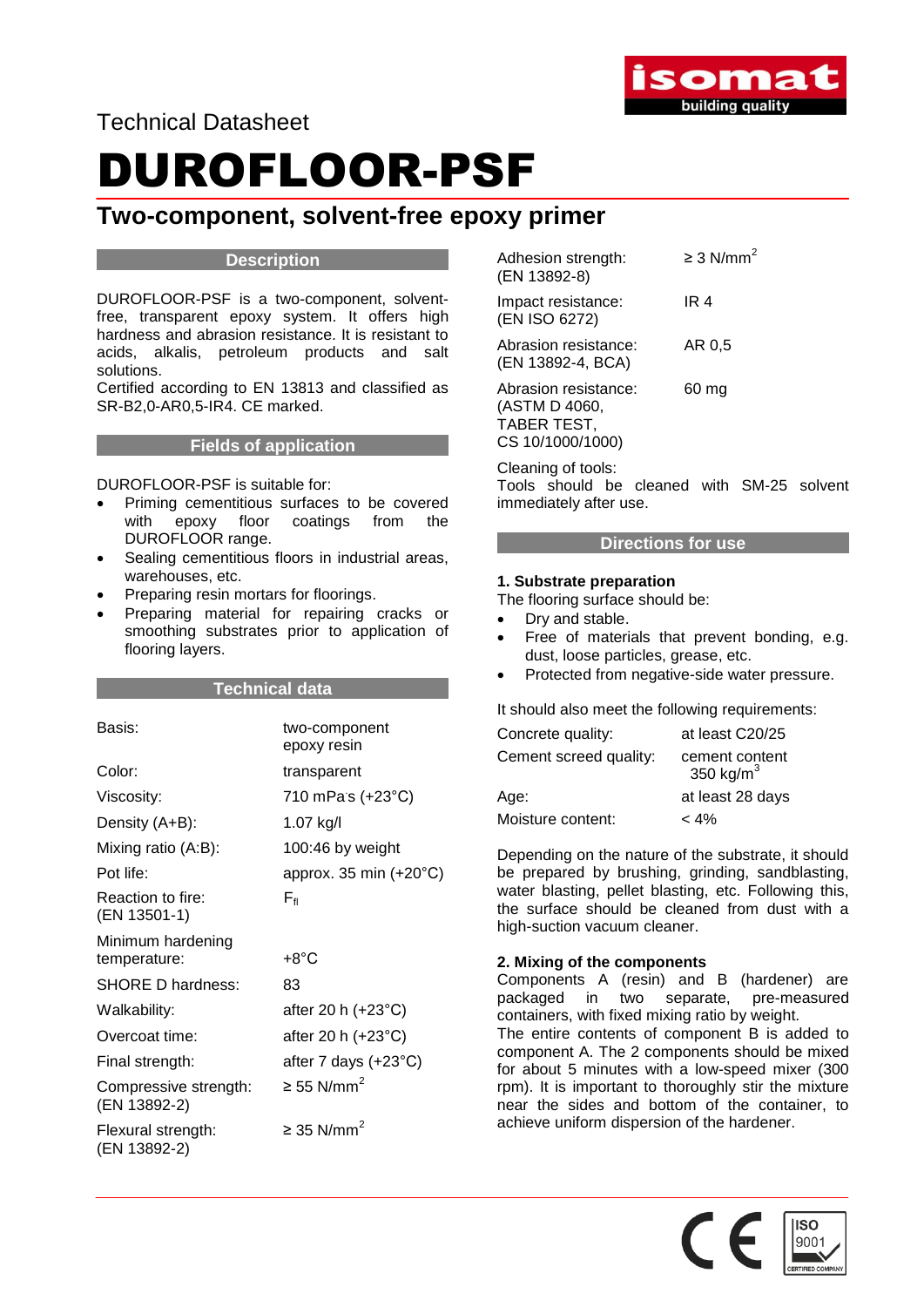

## ROFLOOR-PSF

#### **3. Application - Consumption**

Depending on the use of DUROFLOOR-PSF, there are different cases of application:

#### *a) Priming*

DUROFLOOR-PSF is applied by roller, brush or spray in one layer. Consumption: 200-300 g/m<sup>2</sup>.

The qualified DUROFLOOR system is applied within 24 hours and after the primer has hardened. In case the DUROFLOOR system is to be applied after the first 24 hours, quartz sand  $(Ø 0.1-0.4$  mm or 0.3-0.8 mm) should be spread on the surface, while the primer is still fresh, in order to ensure good bonding.

After DUROFLOOR-PSF has hardened, any loose grains should be removed with a high-suction vacuum cleaner.

#### *b) Sealing of cementitious surfaces*

DUROFLOOR-PSF is brushed on the prepared surface in two layers. Consumption: 200-250 g/m<sup>2</sup>/layer.

To prepare slip-resistant surfaces, quartz sand (Ø 0.1-0.4 mm (or M32) or 0.3-0.8 mm) is broadcast on the still fresh first layer of DUROFLOOR-PSF. After DUROFLOOR-PSF has hardened, any loose grains should be removed with a vacuum cleaner. Finally, the second layer of DUROFLOOR-PSF is applied. Consumption of quartz sand: 2-3 kg/m<sup>2</sup>.

#### *c) Preparation of resin mortars*

The surface should be primed with DUROFLOOR-PSF. Consumption: 200-300  $g/m^2$ .

The mortar is prepared according to the following ratio:

| DUROFLOOR-PSF: | 1 part by weight    |
|----------------|---------------------|
| Quartz sand:   | 3-4 parts by weight |

Depending on the layer thickness, the quartz sand should have a particle size of 0.1-0.4 mm (or M32) or 0.3-0.8 mm.

Components A and B of DUROFLOOR-PSF should be thoroughly mixed. Then, the quartz sand is added under continuous stirring and mixed until the resin mortar has become homogeneous.

The epoxy mortar is applied at a minimum thickness of 8mm with the help of guides and compacted with a smoothing machine.

Resin-mortar consumption: approx. 2.0 kg/m<sup>2</sup>/mm of layer thickness.

#### *d) Repair – Smoothing*

Priming with DUROFLOOR-PSF should take place first. Consumption: 200-300  $g/m^2$ .

The repair material is prepared with: DUROFLOOR-PSF: 1 part by weight Quartz sand: 2-3 parts by weight

Depending on the layer thickness, quartz sand should have a particle-size of 0.1-0.4 mm (or M32) or 0.3-0.8 mm, and should be added into the already mixed resin (components A+B). It is important that sand and resin are thoroughly mixed.

The repair material is applied on the surface in one layer. Consumption: approx. 1.8 kg/m<sup>2</sup>/mm.

#### **Packaging**

DUROFLOOR-PSF is supplied in packaging (A+B) of 5 kg, 10 kg, and 25 kg, with components A and B at a fixed weight ratio.

#### **Shelf life – Storage**

12 months from production date if stored in original sealed packaging, in areas protected from humidity and direct sunlight. Recommended storage temperature between +5°C and +35°C.

#### **Remarks**

- The workability of epoxy materials is affected by temperature. The ideal temperature of application is between +15°C and +25°C, for which the product obtains optimal workability and curing time. Room temperature below +15°C will expand the curing time, while temperatures above +30°C will reduce it. It is recommended to mildly preheat the product in the winter, and store the product in a cool room before application in the summer.
- Bonding between successive layers may be severely affected by moisture or dirt.
- Epoxy layers should be protected from moisture for 4-6 hours after application. Moisture may whiten the surface or/and make it sticky. It may also disturb hardening. Faded or sticky layers in parts of the surface should be removed by grinding or milling and laid again.

The technical information and instructions supplied in this datasheet are based on the knowledge and experience of the Department of Research and Development of our company and on results from long-term applications of the product in practice. The recommendations and suggestions referring to the use of the product are provided without guarantee, since site conditions during the applications are beyond the control of our company. Therefore the user is responsible for confirming that the chosen product is suitable for the envisaged application. The present edition of this technical datasheet automatically cancels any previous one concerning the same product. | Edition: 17.12.2021